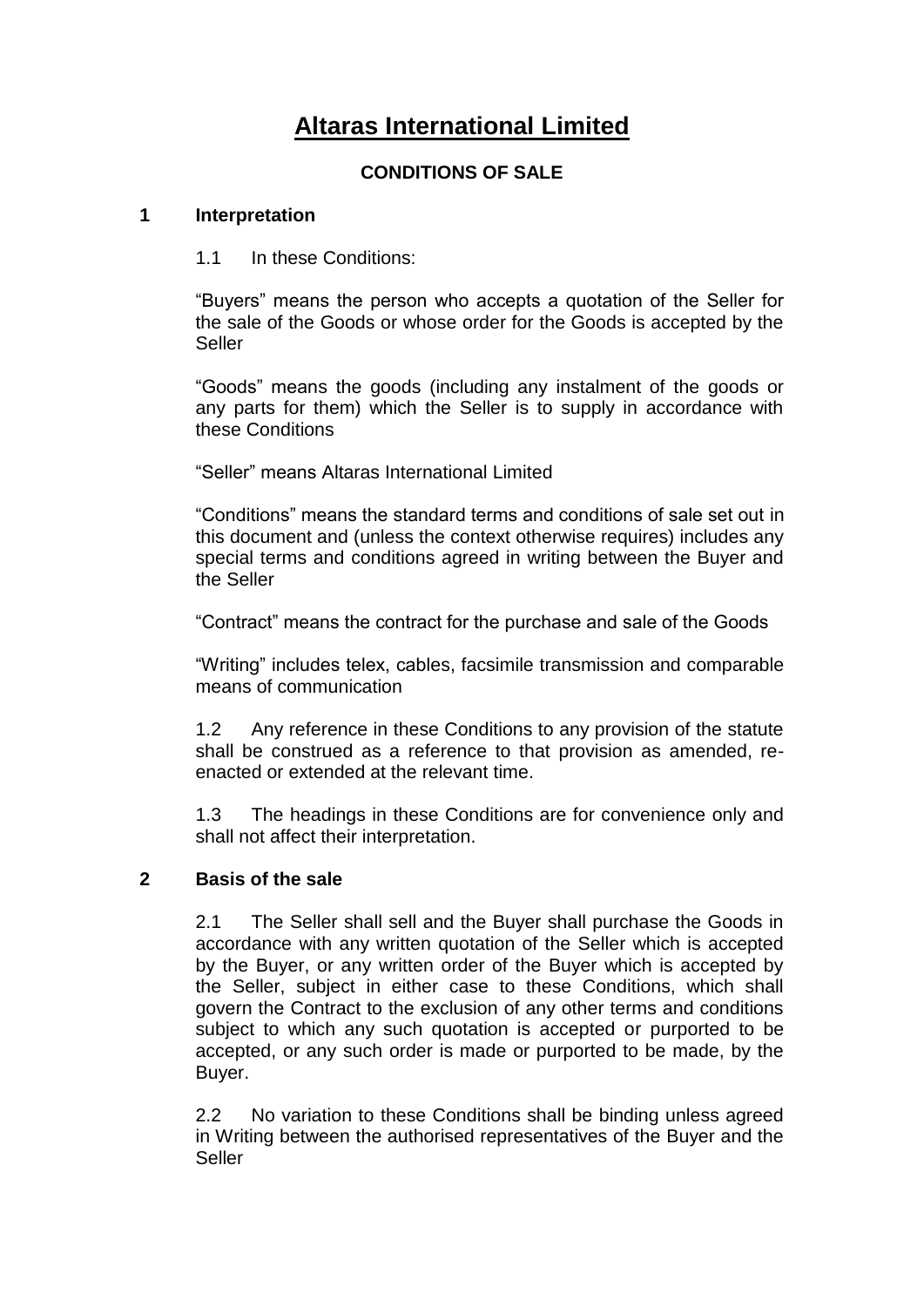2.3 The Seller's employees or agents are not authorised to make any representations concerning the Goods unless confirmed by the Seller in Writing. In entering into the Contract the Buyer acknowledges that it does not rely on any such representations which are not so confirmed

2.4 Any advice or recommendation given by the Seller or its employees or agents to the Buyer or its employees or agents as to the storage, application or use of the Goods which is not confirmed in Writing by the Seller is followed or acted upon entirely at the Buyer's own risk, and accordingly the Seller shall not be liable for any such advice or recommendation which is not so confirmed

2.5 Any typographical, clerical or other error or omission in any sales literature, quotation, price list, acceptance of offer, invoice or other document or information issued by the Seller shall be subject to correction without any liability on the part of the Seller.

2.6 These conditions shall apply to all contracts for the sale of all Products or other Goods by the Seller to the Buyer to the exclusion of all other terms and conditions including any terms or conditions which the Buyer may purport to apply under any purchase order, confirmation of order or similar document.

2.7 All orders for Products or other Goods shall be deemed to be an offer by the Buyer to purchase pursuant to these conditions.

2.8 Acceptance of delivery of the Products or other Goods shall be deemed conclusive evidence of the Buyer's acceptance of these conditions.

## **3 Orders and Specifications**

3.1 No order submitted by the Buyer shall be deemed to be accepted by the Seller unless and until confirmed by the Seller's authorised representative.

3.2 The Buyer shall be responsible to the Seller for ensuring that the accuracy of the terms of any order (including any applicable specification) submitted by the Buyer, and for giving the Seller any necessary information relating to the Goods within a sufficient time to enable the Seller to perform the Contract in accordance with its terms

3.3 The quantity, quality and description of any specification for the Goods shall be those set out in the Seller's quotation (if accepted by the Buyer) or the Buyer's order (if accepted by the Seller)

3.4 if the Goods are to be manufactured or any process is to be applied to the Goods by the Seller in accordance with a specification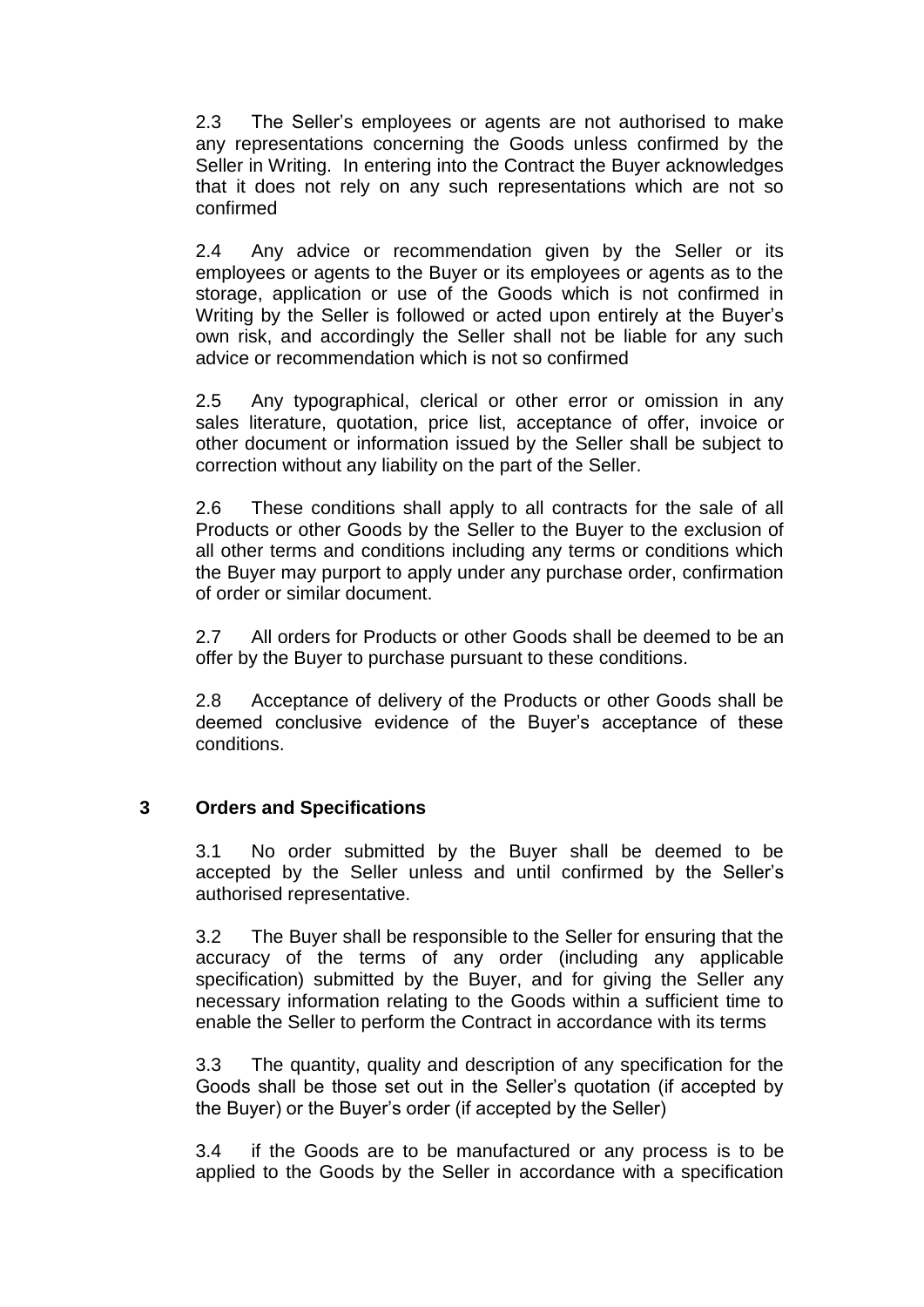submitted by the Buyer, the Buyer shall indemnify the Seller against all loss, damages, costs and expenses awarded against or incurred by the Seller in connection with or paid or agreed to be paid by the Seller in settlement of any claim for infringement of any patent, copyright, design, trade mark or other industrial or intellectual property rights of any other person which results from the Seller's use of the Buyer's specification

3.5 The Seller reserves the right to make any changes in the specification of the Goods which are required to conform with any applicable statutory or EC requirements or, where the Goods are to be supplied to the Seller's specification, which do not materially affect their quality or performance

3.6 No order which has been accepted by the Seller may be cancelled by the Buyer except with the agreement in Writing of the Seller and on terms that the Buyer shall indemnify the Seller in full against all loss (including loss of profit) costs (including the cost of all labour and materials used), damages, changes and expenses incurred by the Seller as a result of cancellation.

## **4 Price of the Goods**

4.1 The price of the Goods shall be the Seller's quoted price or, where no price has been quoted (or a quoted price is no longer valid), the price listed in the Seller's published price list current at the date of acceptance of the order. Where the Goods are supplied for export from the United Kingdom, the Seller's published export price list shall apply. All prices quoted are valid for 30 days only or until earlier acceptance by the Buyer, after which time they may be altered by the Seller without giving notice to the Buyer.

4.2 The Seller reserves the right, by giving notice to the Buyer at any time before delivery, to increase the price of the Goods to reflect any increase in the cost to the Seller which is due to any factor beyond the control of the Seller (such as, without limitation, any foreign exchange fluctuation, currency regulation, alteration of duties, significant increase in the costs of labour, materials or other costs of manufacture), any change in delivery dates, quantities or specifications for the Goods which is requested by the Buyer, or any delay caused by any instructions of the Buyer or failure of the Buyer to give the Seller adequate information or instructions.

4.3 Except as otherwise stated under the terms of any quotations or in any price list the Seller, and unless otherwise agreed in Writing between the Buyer and the Seller, all prices are given by the Seller on an ex works basis, and where the Seller agrees to deliver the Goods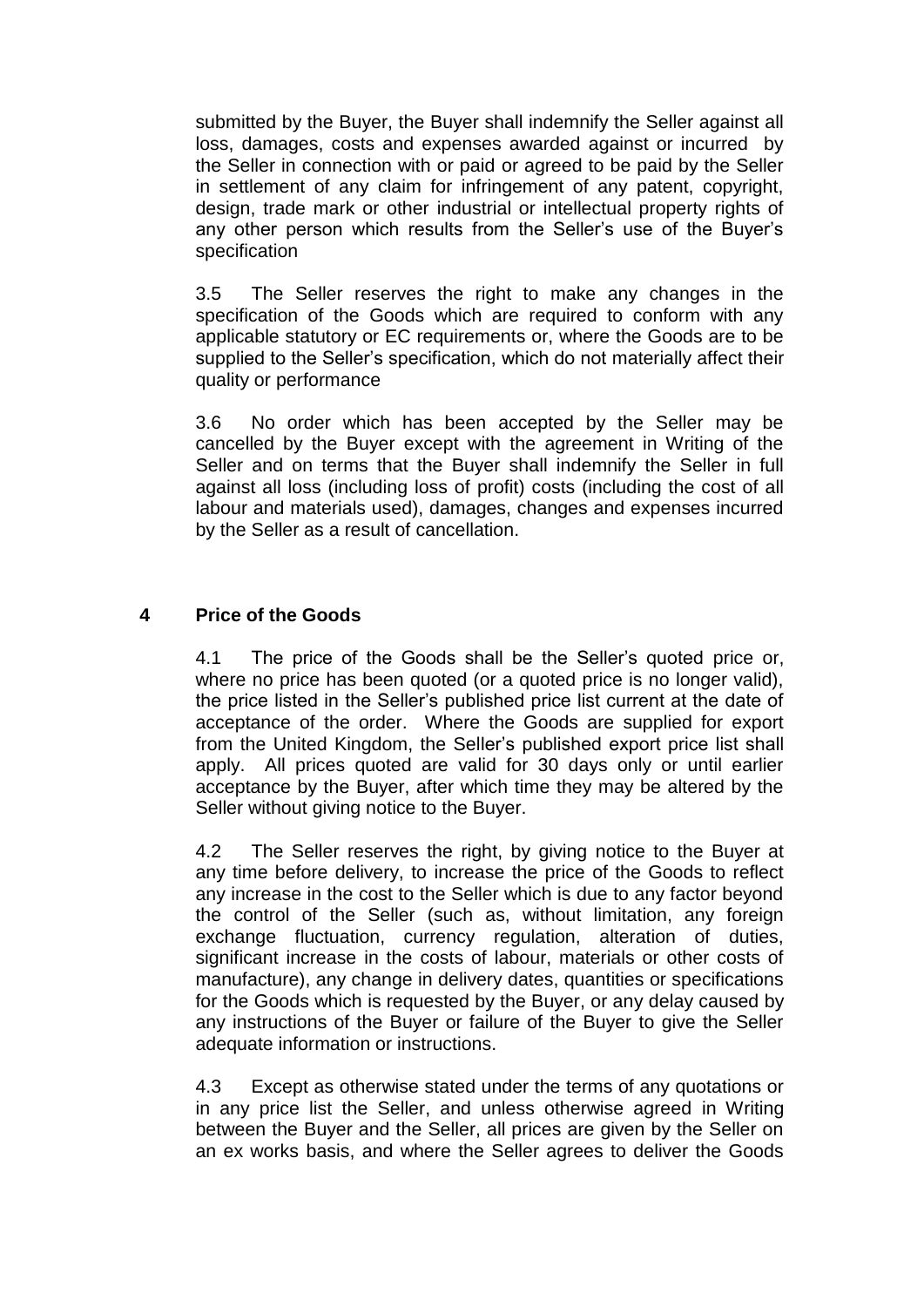otherwise than at the Seller's premises, the Buyer shall be liable to pay the Seller's charges for transport, packaging and insurance.

4.4 The price is exclusive of any applicable value added tax, which the Buyer shall be additionally liable to pay to the Seller.

## **5 Terms of Payment**

5.1 Subject to any special terms agreed in Writing between the Buyer and the Seller, the Seller shall be entitled to invoice the Buyer for the price of the Goods on or at any time after delivery of the Goods, unless the Goods are to be collected by the Buyer or the Buyer wrongfully fails to take delivery of the Goods, in which event the Seller shall be entitled to invoice the Buyer for the price at any time after the Seller has notified the Buyer that the Goods are ready for collection or (as the case may be) the Seller has tendered delivery of the Goods.

5.2 The Buyer shall pay the price of the Goods (less any discount to which the Buyer is entitled, but without any other deduction) within 30 days of the date of the Seller's invoice, and the Seller shall be entitled to recover the price, notwithstanding that delivery may not have taken place and the property in the Goods has not passed to the Buyer. The time of payment of the price shall be of the essence of the Contract. Receipts for payment will be issued only upon request.

5.3 If the Buyer fails to make any payment on the due date then, without prejudice to any other right or remedy available to the Seller, the Seller shall be entitled to:

- 5.3.1 cancel the contract or suspend any further deliveries to the Buyer;
- 5.3.2 appropriate any payment made by the Buyer to such of the Goods (or the goods supplied under any other contract between the Buyer and the Seller) as the Seller may think fit (notwithstanding any purported appropriation by the Buyer); and
- 5.3.3 charge the Buyer interest (both before and after any judgment) on the amount unpaid, at the rate of four per cent per annum above HSBC Plc base rate from time to time, until payment in full is made.

5.4 In the event of an order comprising more than one item of Goods the Company may invoice for those goods supplied individually

## **6. Delivery**

6.1 Delivery of the Goods shall be made by the Seller delivering the Goods to the Buyer's place of business.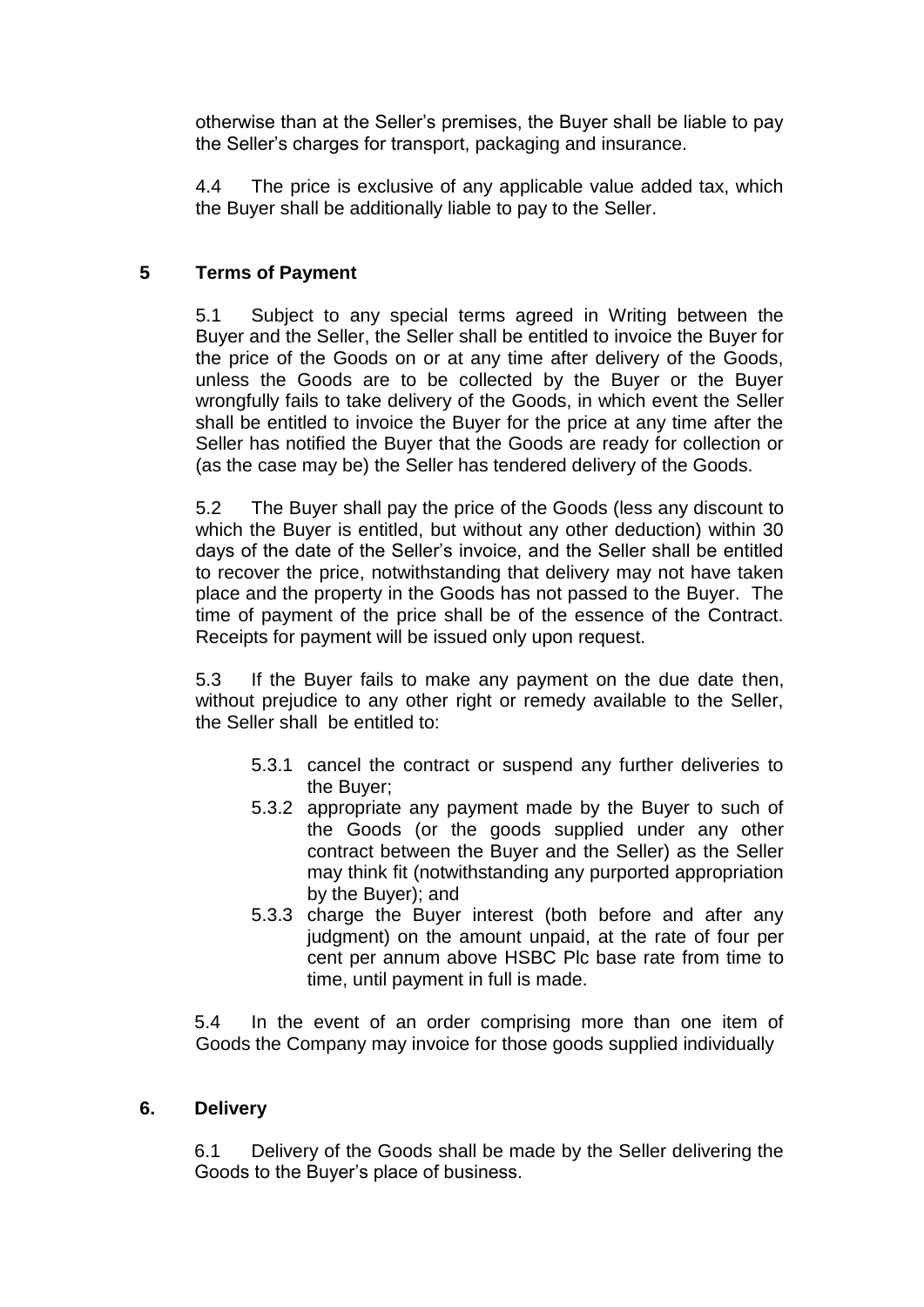6.2 Any dates quoted for delivery of the Goods are approximate only and the Seller shall not be liable for any delay in delivery of the Goods however caused. Time for delivery shall not be of the essence of the Contract unless previously agreed by the Seller in writing. The Goods may be delivered by the Seller in advance of the quoted delivery date upon giving reasonable notice to the Buyer.

6.3 Where delivery of the Goods is to be made by the Seller in bulk, the Seller reserves the right to deliver up to 10 per cent more or 10 per cent less than the quantity ordered without any adjustment in the price, and the quantity so delivered shall be deemed to be the quantity ordered.

6.4 Where the Goods are to be delivered in instalments, each delivery shall constitute a separate contract and failure by the Seller to deliver any one or more of the instalments in accordance with these Conditions or any claim by the Buyer in respect of any one or more instalments shall not entitle the Buyer to treat the Contract as a whole as repudiated.

6.5 If the Seller fails to deliver the Goods (or any instalment) for any reason other than any cause beyond the Seller's reasonable control or the Buyer's fault, and the Seller is accordingly liable to the Buyer, the Seller's liability shall be limited to the excess (if any) of the cost to the Buyer (in the cheapest available market) of similar goods to replace those not delivered over the price of the Goods.

6.6 If the Buyer fails to take delivery of the Goods or fails to give the Seller adequate delivery instructions at the time stated for delivery (otherwise than by reason of any cause beyond the Buyer's reasonable control or by reason of the Seller's fault) then, without prejudice to any other right or remedy available to the Seller, the Seller may:

- 6.6.1 store the Goods until actual delivery and charge the Buyer for the reasonable costs (including insurance) of storage; or
- 6.6.2 sell the Goods at the best price readily obtainable and (after deducting all reasonable storage and selling expenses) account to the Buyer for the excess over the price under the Contract or charge the Buyer for any shortfall below the price under the Contract.

# **7. Risk and Retention of Title**

7.1 Risk of damage to or loss of the Goods shall pass to the Buyer at the time of delivery or, if the Buyer wrongfully fails to take delivery of the Goods, the time when the Seller has tendered delivery of the Goods.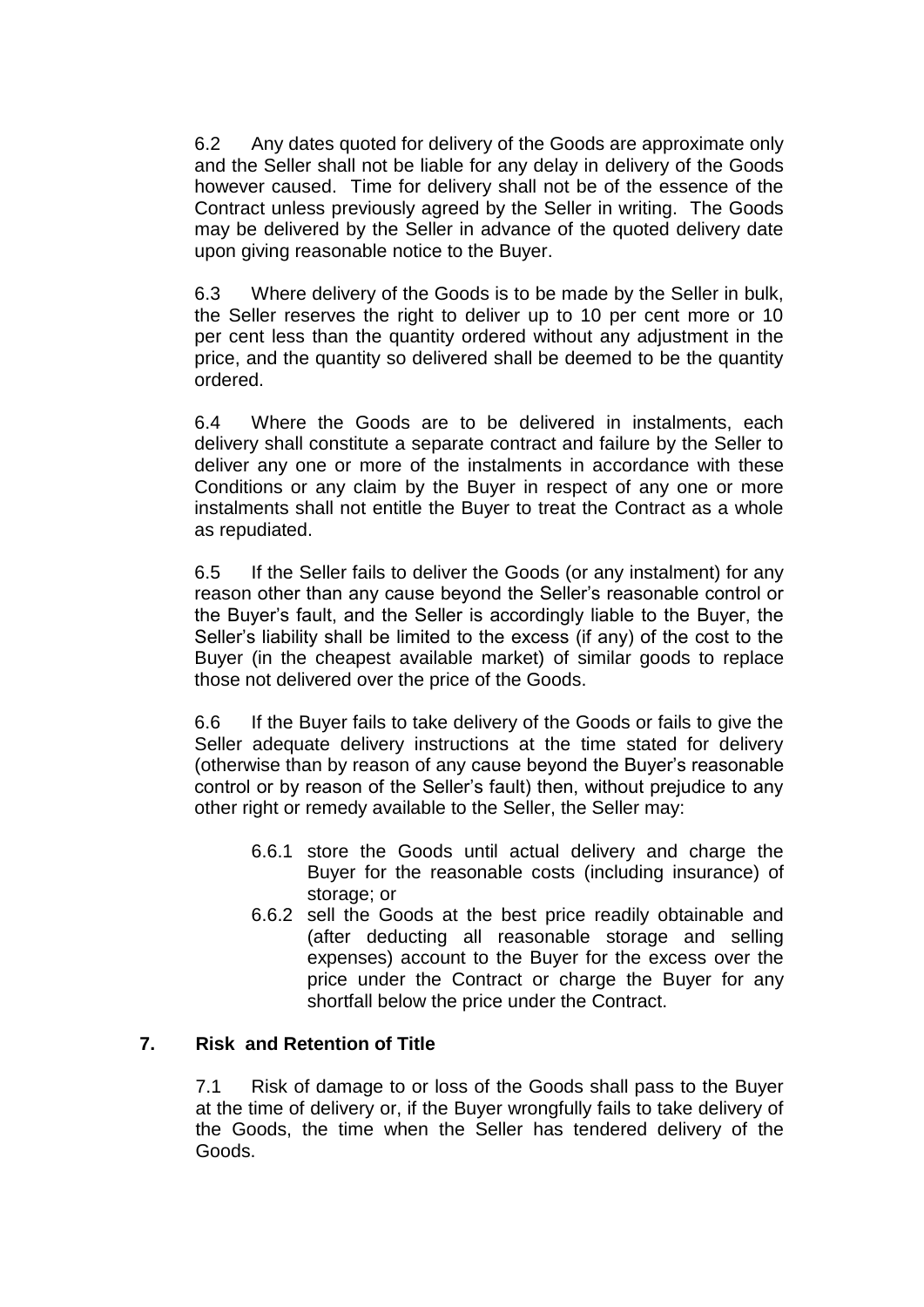7.2 Notwithstanding delivery and the passing of risk in the Goods, or any other provision of these Conditions. the property in the Goods shall not pass to the Buyer until the Seller has received in cash or cleared funds payment in full of the price of the Goods and all other goods agreed to be sold by the Seller to the Buyer for which payment is then due.

7.3 Until such time as the property in the Goods passes to the Buyer, the Buyer shall hold the Goods as the Seller's fiduciary agent and bailee, and shall keep the Goods separate from those of the Buyer and third parties and properly stored, protected and insured and identified as the Seller's property, but the Buyer shall be entitled to resell or use the Goods in the ordinary course of its business.

7.4 Until such time as the property in the Goods passes to the Buyer (and provided the Goods are still in existence and have not been resold), the Seller shall be entitled at any time to require the Buyer to deliver up the Goods to the Seller and, if the Buyer fails to do so forthwith, to enter upon any premises of the Buyer or any third party where the Goods are stored and repossess the Goods.

7.5 The Buyer shall not be entitled to pledge or in any way charge by way of security for any indebtedness any of the Goods which remain the property of the Seller, but if the Buyer does so all moneys owing by the Buyer to the Seller shall (without prejudice to any other right or remedy of the Seller) forthwith become due and payable.

# **8. Warranties and liability**

8.1 Subject to the conditions set out below the Seller warrants that the Goods will correspond with their specification at the time of delivery and will be free from defects in material and workmanship for a period of three months from the date of their initial use or three months from delivery, whichever is the first the expire.

8.2 The above warranty is given by the Seller subject to the following conditions:

- 8.2.1 the Seller shall be under no liability in respect of any defect in the Goods arising from any drawing , design, electronic model or specification supplied by the Buyer;
- 8.2.2 the Seller shall be under no liability in respect of any defect arising from fair wear and tear, wilful damage, negligence, abnormal working conditions, failure to follow the Seller's instructions (whether oral or in writing), misuse or alteration or repair of the Goods without the Seller's approval;
- 8.2.3 the Seller shall be under no liability under the above warranty (or any other warranty, condition or guarantee) if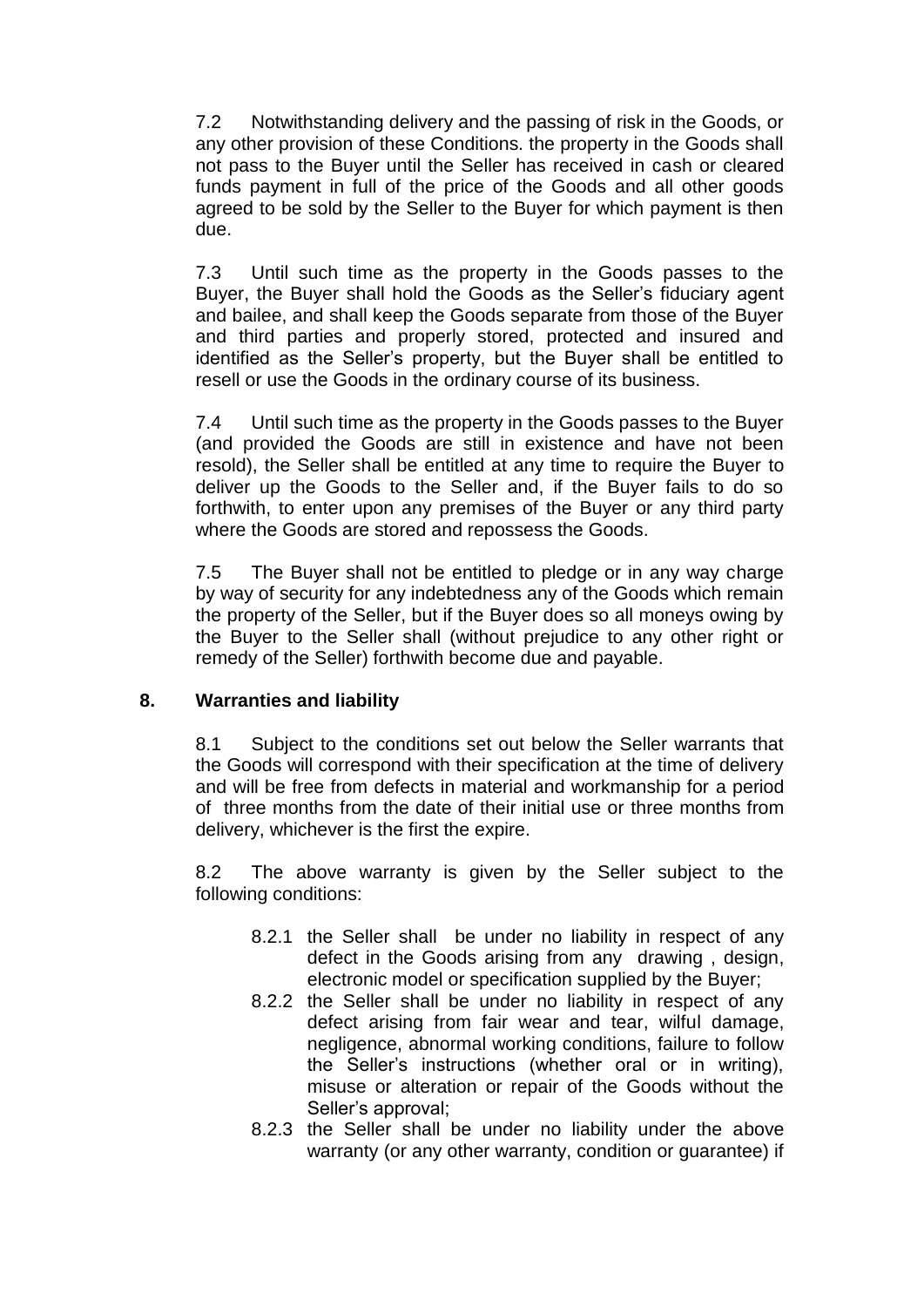the total price for the Goods has not been paid by the due date for payment;

8.2.4 the above warranty does not extend to parts, materials or equipment not manufactured by the Seller, in respect of which the Buyer shall only be entitled to the benefit of any such warranty or quarantee as is given by the manufacturer to the Seller.

8.3 Subject as expressly provided in these Conditions, and except where the Goods are sold to a person dealing as a consumer, all warranties conditions or other terms implied by statute or common law are excluded to the fullest extent permitted by law.

8.4 Where the Goods are sold under a consumer transaction (as defined by the Consumer Transactions (Restrictions on Statements) Order 1976) the statutory rights of the Buyer are not affected by these Conditions.

8.5 Any claim by the Buyer which is based on any defect in the quality or condition of the Goods or their failure to correspond with specification shall (whether or not delivery is refused by the Buyer) be notified to the Seller within 7 days from the date of delivery or (where the defect or failure was not apparent on reasonable inspection) within a reasonable time after discovery of the defect or failure. If delivery is not refused, and the Buyer does not notify the Seller accordingly, the Buyer shall not be entitled to reject the Goods and the Seller shall have no liability for such defect or failure, and the Buyer shall be bound to pay the price as if the Goods had been delivered in accordance with the Contract.

8.6 Where any valid claim in respect of any of the Goods which is based on any defect in the quality or condition of the Goods or their failure to meet specification is notified to the Seller in accordance with these Conditions, the Seller shall be entitled to replace the Goods (or the part in question) free of charge or, at the Seller's sole discretion, refund to the Buyer the price of the Goods (or a proportionate part of the price), but the Seller shall have no further liability to the Buyer.

8.7 Except in respect of death or personal injury caused by the Seller's negligence, the Seller shall not be liable to the Buyer by reason of any representation (unless fraudulent), or any implied warranty, condition or other term, or any duty at common law, or under the express terms of the Contract, for any indirect, special or consequential loss or damage (whether for loss of profit or otherwise), costs, expenses or other claims for compensation whatsoever (whether caused by the negligence of the Seller, its employees or agents or otherwise) which arise out of or in connection with the supply of the Goods or their use or resale by the Buyer, and the entire liability of the Seller under or in connection with the Contract shall not exceed the price of the Goods, except as expressly provided in these Conditions.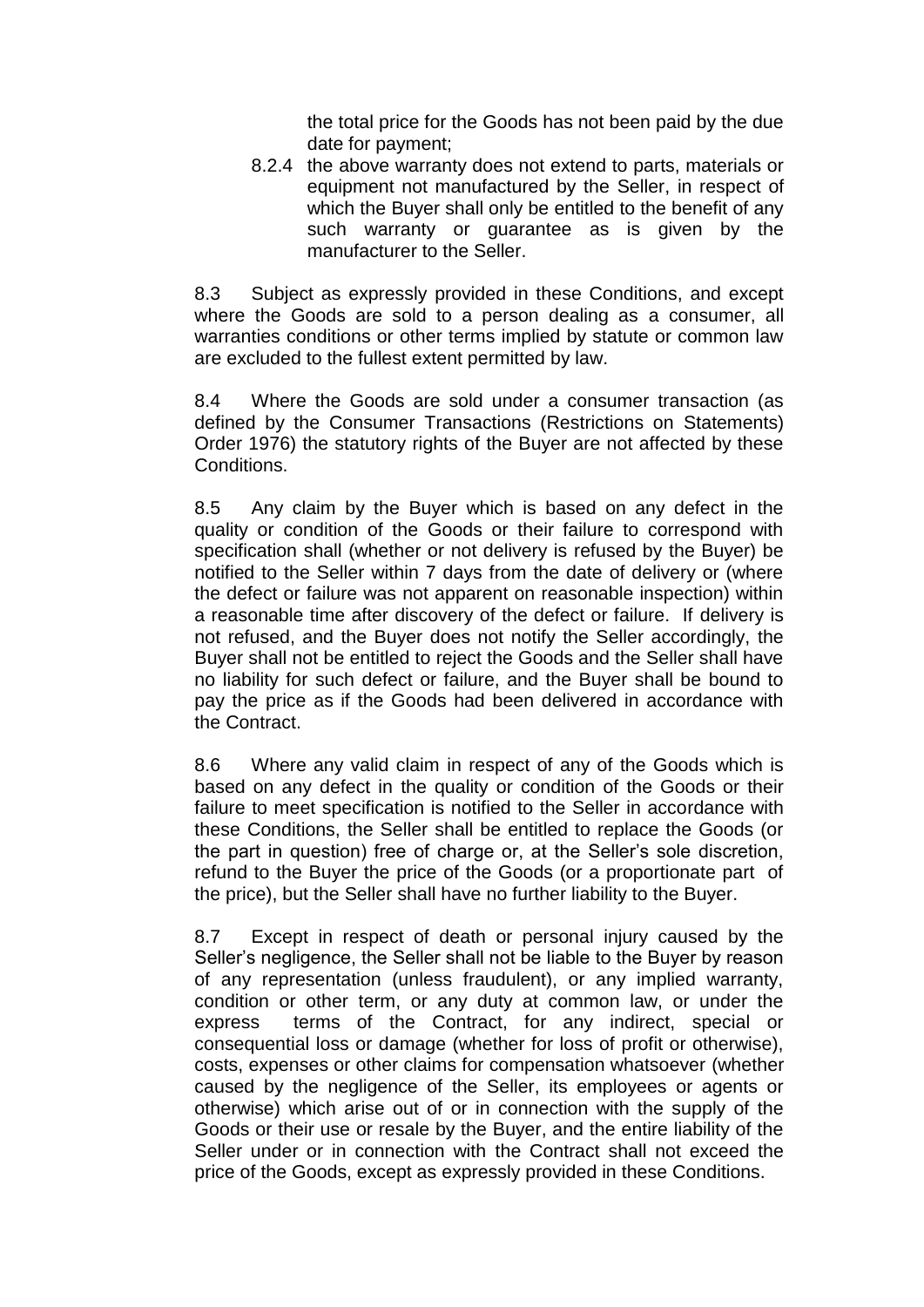8.8 The Seller shall not be liable to the Buyer or be deemed to be in breach of the Contract by reason of any delay in performing, or any failure to perform, any of the Seller's obligations in relation to the Goods, if the delay or failure was due to any cause beyond the Seller's reasonable control. Without prejudice to the generality of the foregoing, the following shall be regarded as caused beyond the Seller's reasonable control:

8.8.1 Act of God, explosion, flood, tempest, fire or accident;

8.8.2 war or threat of war, sabotage, insurrection, civil disturbance or requisition:

- 8.8.3 acts, restrictions, regulations, bye-laws, prohibitions or measures of any kind on the part of any governmental, parliamentary or local authority;
- 8.8.4 import or export regulations or embargoes;
- 8.8.5 strikes, lock-outs or other industrial actions or trade disputes (whether involving employees of the Seller or of a third party);
- 8.8.6 difficulties in obtaining raw materials, labour, fuel, parts or machinery.
- 8.8.7 power failure or breakdown in machinery.

## **9 Indemnity**

9.1 If any claim is made against the Buyer that the Goods infringe or that their use or resale infringes the patent, copyright, design, trade mark or other industrial or intellectual property rights of any other person, then unless the claim arises from the use of any drawing, design or specification supplied by the Buyer, the Seller shall indemnify the Buyer against all loss, damages, costs and expenses awarded against or incurred by the Buyer in connection with the claim, or paid or agreed to be paid by the Buyer in settlement of the claim, provided that:

- 9.1.1 the Seller is given full control of any proceedings or negotiations in connection with any such claim;
- 9.1.2 the Buyer shall give the Seller all reasonable assistance for the purposes of any such proceedings or negotiations;
- 9.1.3 except pursuant to a final award, the Buyer shall not pay or accept any such claim, or compromise any such proceedings without the consent of the Seller (which shall not be unreasonably withheld);
- 9.1.4 The Buyer shall do nothing which would or might vitiate any policy of insurance or insurance cover which the Buyer may have in relation to such infringement, and this indemnity shall not apply to the extent that the Buyer recovers any sums under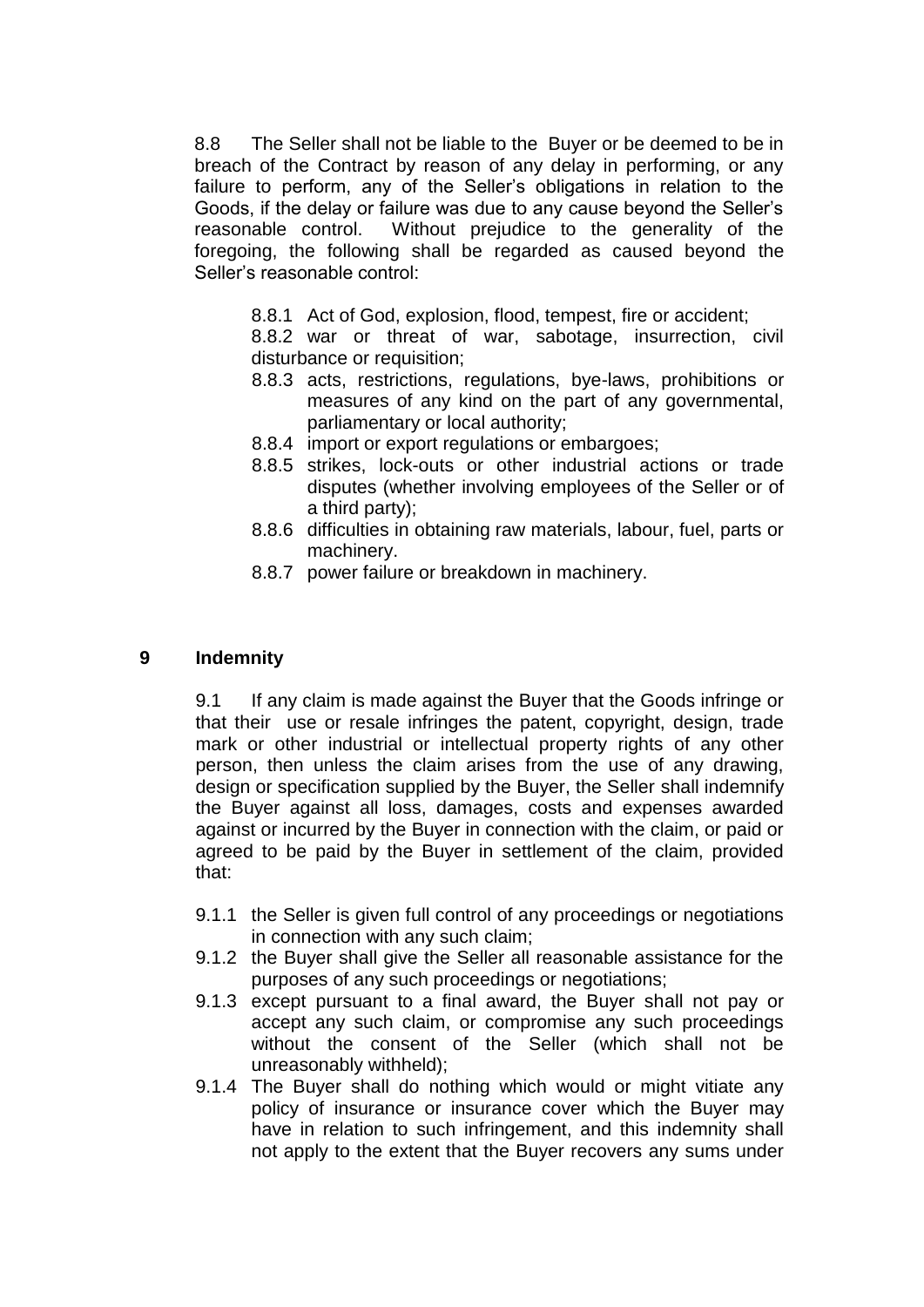any such policy or cover (which the Buyer shall use its best endeavours to do);

- 9.1.5 the Seller shall be entitled to the benefit of, and the Buyer shall accordingly account to the Seller for, all damages and costs (if any) awarded in favour of the Buyer which are payable by, or agreed with the consent of the Buyer (which consent shall not be unreasonably withheld) to be paid by, any other party in respect of any such claim; and
- 9.1.6 without prejudice to any duty of the Buyer at common law, the Seller shall be entitled to require the Buyer to take such steps as the Seller may reasonably require to mitigate or reduce any such loss, damages, costs or expenses for which the Seller is liable to indemnify the Buyer under this clause.

## **10 Insolvency of Buyer**

- 10.1 This clause applies if:
	- 10.1.1 the Buyer makes any voluntary arrangement with its creditors or (being an individual or firm) becomes bankrupt or (being a company) becomes subject to an administration order or goes into liquidation (otherwise than for the purposes of amalgamation or reconstruction); or
	- 10.1.2 an encumbrancer takes possession, or a receiver is appointed, of any of the property or assets of the Buyer; or
	- 10.1.3 the Buyer ceases, or threatens to cease, to carry on business; or
	- 10.1.4 the Seller reasonably apprehends that any of the events mentioned above is about to occur in relation to the Buyer and notifies the Buyer accordingly.

10.2 If this clause applies then, without prejudice to any other right or remedy available to the Seller, the Seller shall be entitled to cancel the Contract or suspend any further deliveries under the Contract without any liability to the Buyer, and if the Goods have been delivered but not paid for the price shall become immediately due and payable notwithstanding any previous agreement or arrangement to the contrary.

## **11 Export terms**

11.1 In these Conditions "Incoterms" means the international rules for the interpretation of trade terms of the International Chamber of Commerce as in force at the date when the Contract is made. Unless the context otherwise requires, any term or expression which is defined in or given a particular meaning by the provisions of Incoterms shall have the same meaning in the Conditions, but if there is any conflict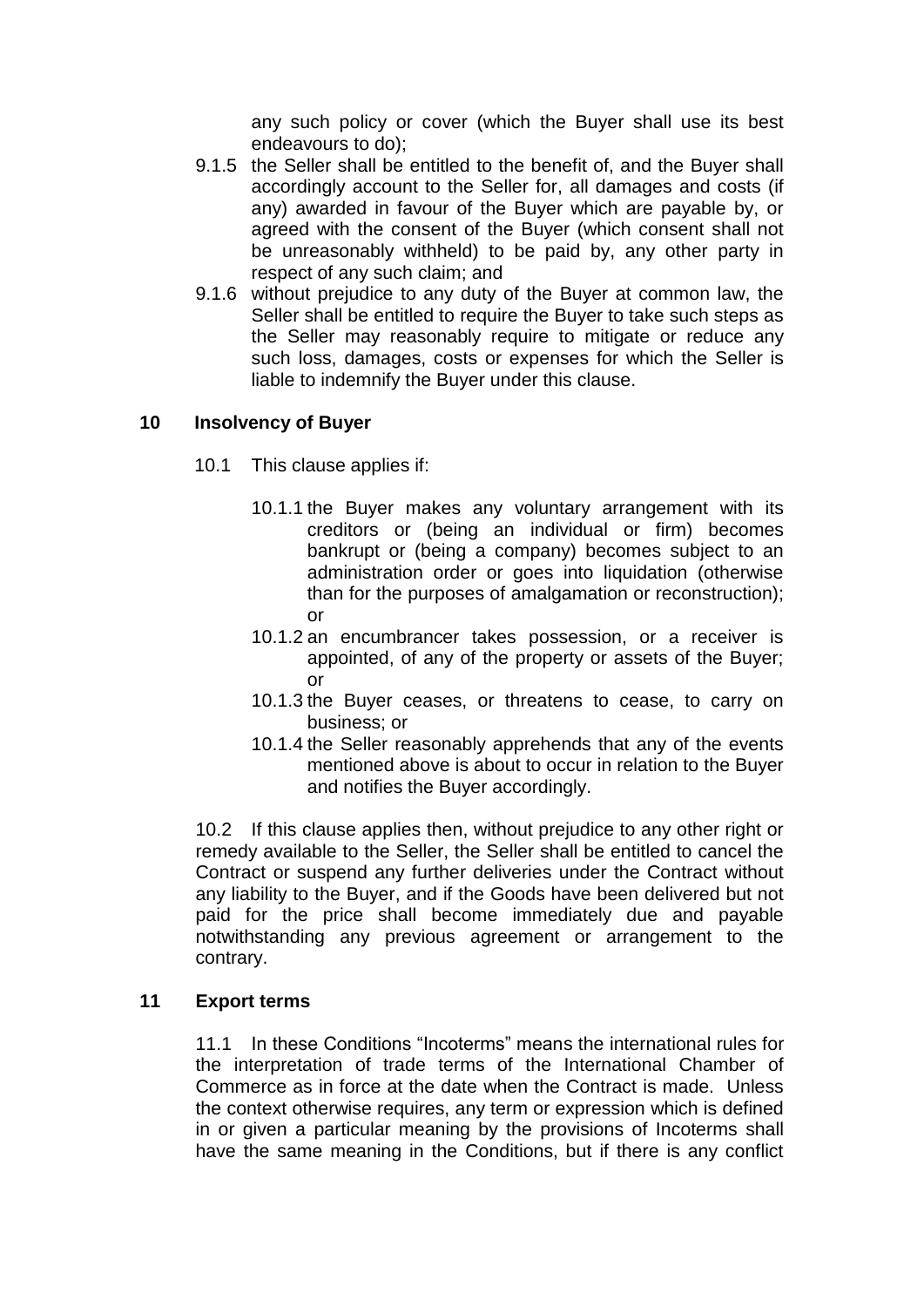between the provisions of Incoterms and these Conditions, the latter shall prevail.

11.2 Where the Goods are supplied for export from the United Kingdom, the provisions of this clause 11 shall (subject to any special terms agreed in writing between the Buyer and the Seller) apply notwithstanding any other provision of these Conditions.

11.3 The Buyer shall be responsible for complying with any legislation or regulations governing the importation of the Goods into the country of destination and for the payment of any duties on them.

11.4 Unless otherwise agreed in Writing between the Buyer and the Seller, the Goods shall be delivered fob the air or sea port of shipment and the Seller shall be under no obligation to give notice under Section 32(3) of the Sale of Goods Act 1979.

11.5 The Buyer shall be responsible for arranging for testing and inspection of the Goods and the Seller's premises before shipment. The Seller shall have no liability for any claim in respect of any defect in the Goods, which would be apparent on inspection and which is made after shipment, or in respect of any damage during transit.

11.6 Payment of all amounts due to the Seller shall be made by irrevocable letter of credit opened by the Buyer in favour of the Seller and confirmed by a bank in a form acceptable to the Seller or, if the Seller has agreed in Writing on or before acceptance of the Buyer's order to waive this requirement, by acceptance by the Buyer and delivery to the Seller of a bill of exchange drawn on the Buyer payable 60 days after sight to the order of the Seller at such branch of Bank in England as may be specified in the bill of exchange.

11.7 The Buyer undertakes not to offer the Goods for resale in or any other country notified by the Seller to the Buyer at or before the time the Buyer's order is placed, or to sell the Goods to any person if the Buyer knows or has reason to believe that that person intends to resell the Goods in any such country.

# **12. Intellectual Property**

Where any designs or specifications have been supplied by the Buyer for manufacture by the Company then the Buyer warrants that the use of those designs or specifications for the manufacture, processing, assembly or supply of the Products or other Goods shall not infringe the rights of any third party.

# **13. Assignment or transfer**

No assignment or transfer or purported assignment or transfer of this contract on the part of the Buyer shall be permitted without the prior written consent of the Company.